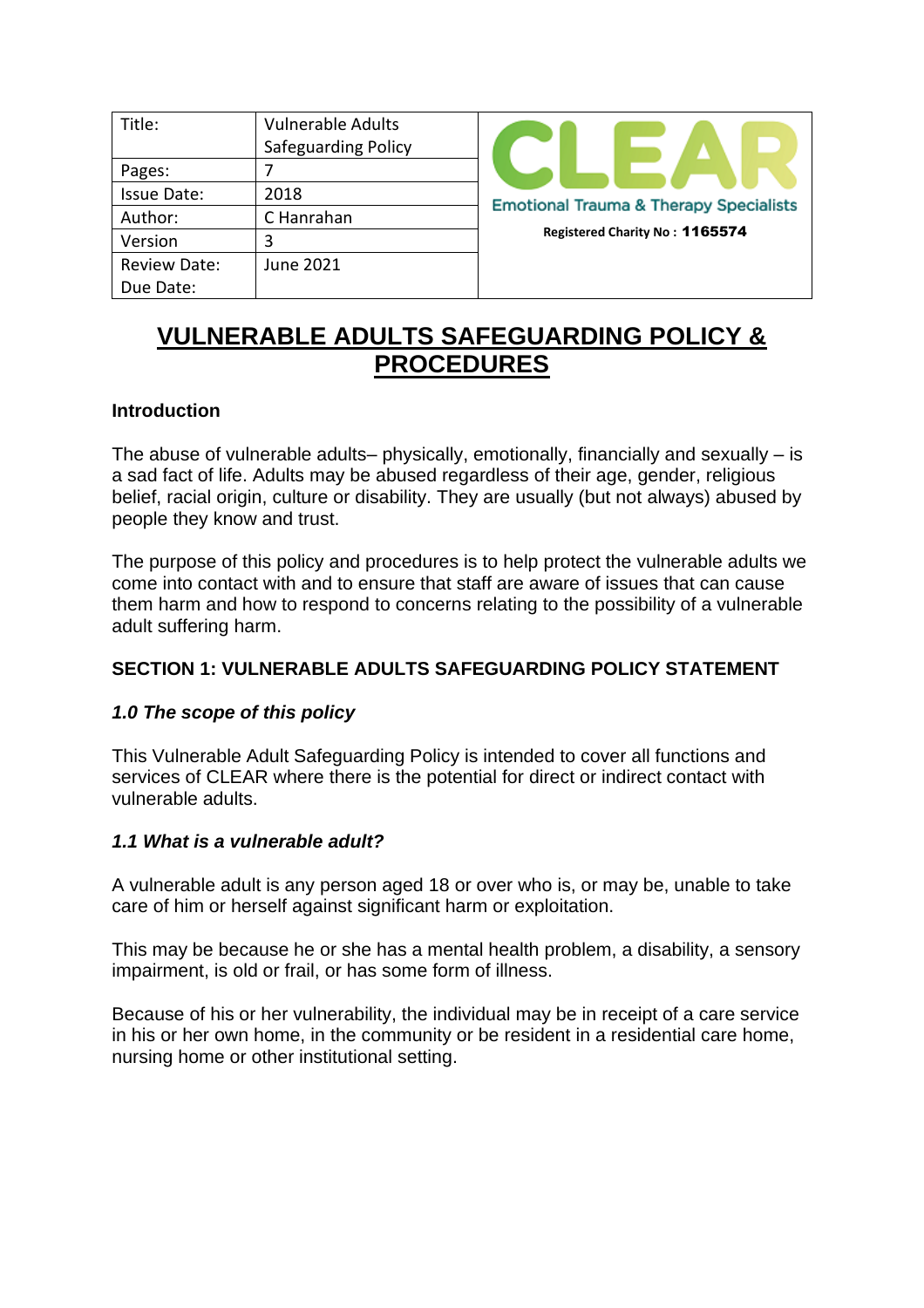#### *1.2 Staff roles and responsibilities*

CLEAR Staff and Volunteers have a duty to adhere to the Vulnerable Adults Safeguarding Policy and Procedures and to notify their Safeguarding Officer on any matters regarding safeguarding vulnerable adults.

Staff and Volunteers are also responsible for ensuring that they undertake the relevant training identified for their post.

## *1.3 Training*

CLEAR will provide suitable training in vulnerable adult safeguarding to staff working or coming into contact with vulnerable adults.

## **SECTION 2: WHAT IS ABUSE OF VULNERABLE ADULTS?**

#### *2.0 What constitutes abuse?*

Abuse is a violation of an individual's human and civil rights by any other person or persons. Many incidents of abuse are criminal acts.

The abuse of vulnerable adults is defined as: *'The physical, psychological, emotional, financial or sexual maltreatment or neglect of a vulnerable adult by another person'*. It may be a single act or repeated over a period of time and may take one form or multiple forms. The lack of appropriate action can also be a form of abuse.

It can occur in a relationship where there is an expectation of trust and can be perpetrated by a person or persons, in breach of that trust, who have influence over the life of a dependent, whether they be formal or informal carers, staff, family members or others. It can also occur outside such a relationship.

Abuse can be either deliberate or the result of ignorance, or caused by a lack of training, knowledge or understanding. Often if a person is being abused in one way, they are also being abused in other ways.

Abuse can take many forms including the following:

## **Physical abuse**

Hitting, slapping, pushing, burning, giving a person medicine that may

Possible signs - fractures, bruising, burns, pain, marks, not wanting to be touched.

## **Psychological abuse**

This includes emotional abuse, verbal abuse, humiliation, bullying and the use of threats.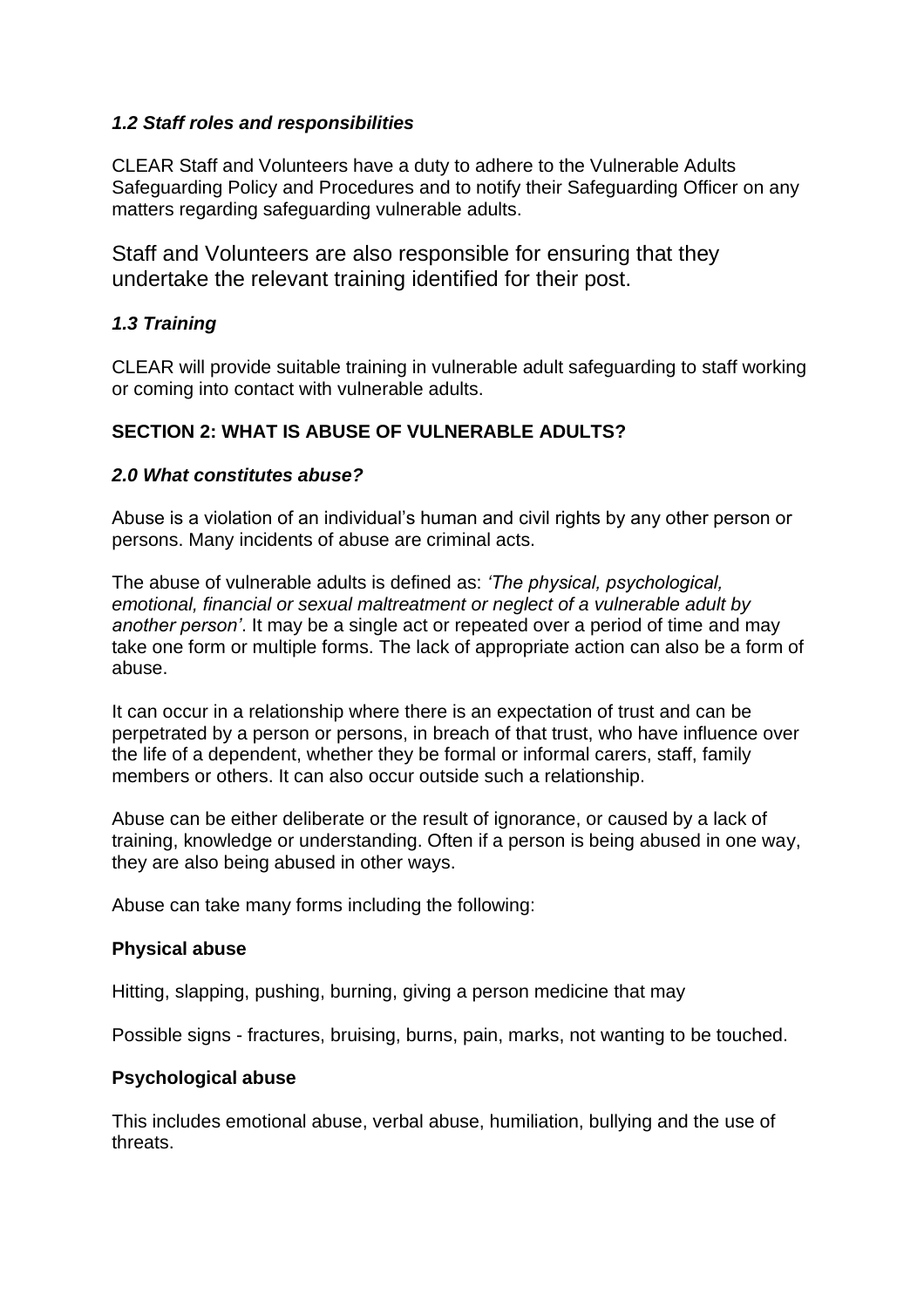Possible signs - being withdrawn, too eager to do everything they are asked, showing compulsive behaviour, not being able to do things they used to, not being able to concentrate or focus.

#### **Financial or material abuse**

Misusing or stealing the person's property, possessions or benefits, cheating them, using them for financial gain, putting pressure on them about wills, property, inheritance or financial transactions.

Possible signs - having unusual difficulty with finances, not having enough money, being too protective of money and things they own, not paying bills, not having normal home comforts.

## *2.1 Where might abuse occur?*

Abuse can happen anywhere:

- In the person's own home.
- At a carer's home.
- Within day care, residential care, nursing care or other institutional settings.
- At work or in educational settings.
- In rented accommodation or commercial premises.
- In public places.

#### *2.2 Who can abuse?*

An abuser can be anyone who has contact with the vulnerable person - it could be a partner, spouse, child, relative, friend, informal carer, a healthcare, social care or other worker, a peer or, less commonly, a stranger.

Domestic/familial abuse - The abuse of a vulnerable adult by a family member such as a partner, son, daughter, sibling.

Professional abuse - The misuse of power and abuse of trust by professionals, the failure of professionals to act on suspected abuse/crimes, poor care practice or neglect in services, resource shortfalls or service pressures that lead to service failure and culpability as a result of poor management systems.

Possible signs of professional abuse include:

- Entering into inappropriate relationships with a vulnerable adult.
- Failure to refer disclosure of abuse.
- Poor, ill-informed or outmoded care practice/s.
- Failure to support a vulnerable adult to access health care/ treatment.
- Denying a vulnerable adult access to professional support and services such as advocacy.
- Inappropriate responses to challenging behaviours. 16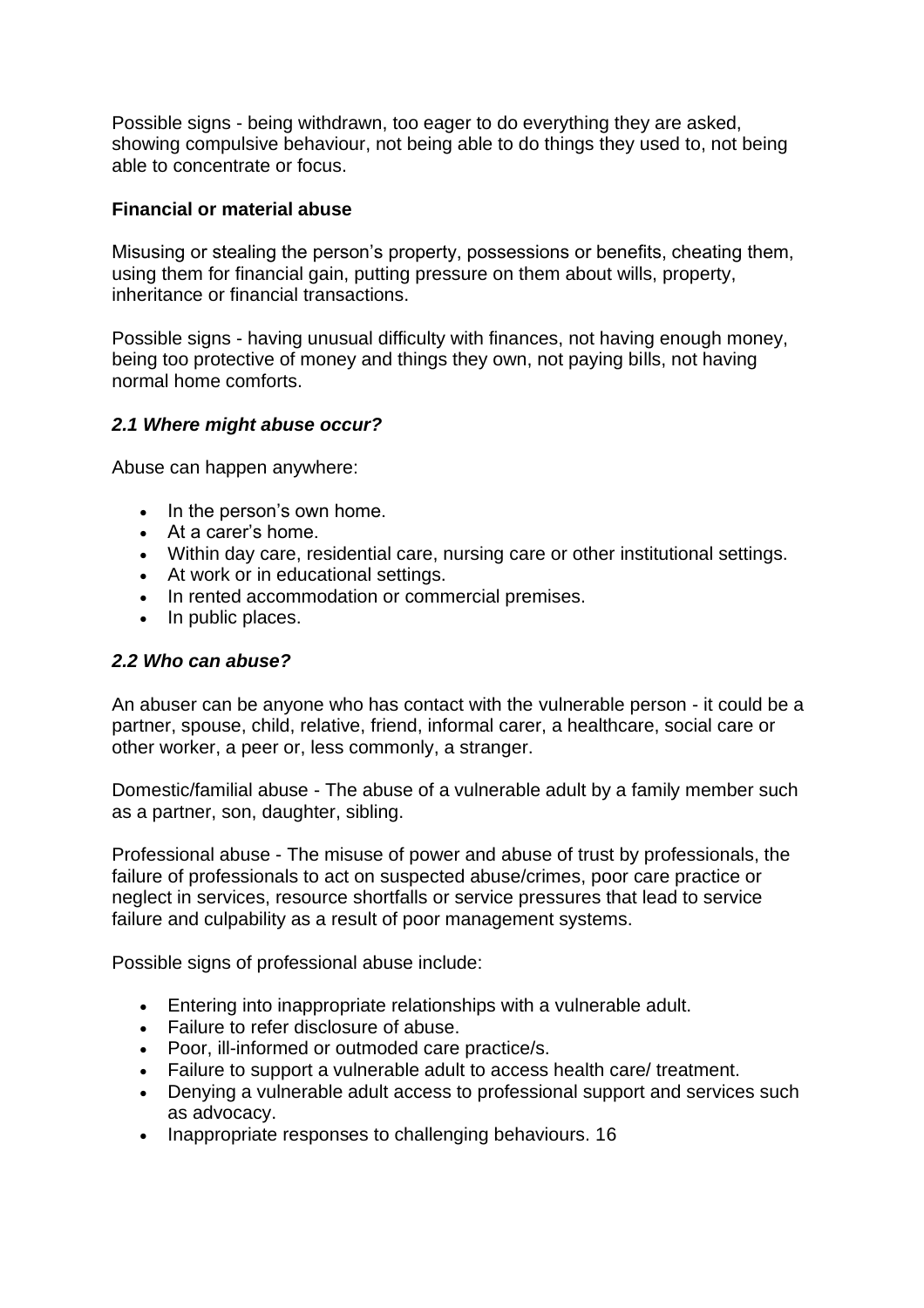Peer abuse - The abuse of one vulnerable adult by another vulnerable adult within a care setting. This can occur in group or communal settings, such as day care centres, clubs, residential care homes, nursing homes or other institutional settings.

Stranger abuse - A vulnerable adult may be abused by someone who they do not know, such as a stranger, a member of the public or a person who deliberately targets vulnerable people.

## **SECTION 3: CONCERNS AND DISCLOSURES**

#### *3.0 How to deal with a concern*

When there are concerns or where a disclosure or allegation is made people often feel anxious about passing on the information to anyone else. Concerned individuals may ask themselves, 'What if I'm wrong?' and this may hold them back from taking action.

It is important for CLEAR & CRASAC staff and volunteers to know that they are neither responsible for deciding whether abuse has occurred or not; nor are they responsible for conducting any investigations (this is the role of the appropriate authorities).

However, they do need to pass on any concerns they have through the Vulnerable Adults Safeguarding reporting procedures. It is crucial that staff members do not attempt to deal with the situation alone.

## *3.1 How can you be alerted to signs of abuse or neglect?*

There are a variety of ways that you could be alerted that a vulnerable adult is suffering harm:

- A vulnerable adult may tell you.
- Someone else may tell you of their concerns or something that causes you concern.
- A vulnerable adult may show some signs of physical injury for which there does not appear to be a satisfactory or credible explanation.
- A vulnerable adult's demeanour/behaviour may lead you to suspect abuse or neglect.
- The behaviour of a person close to the vulnerable adult makes you feel uncomfortable (this may include another staff member, peer or family member).
- Through general good neighbourliness and social guardianship.

Being alert to potential abuse plays a major role in ensuring that vulnerable adults are safeguarded and it is important that all concerns about possible abuse are reported.

## *3.2 What if a vulnerable adult discloses abuse?*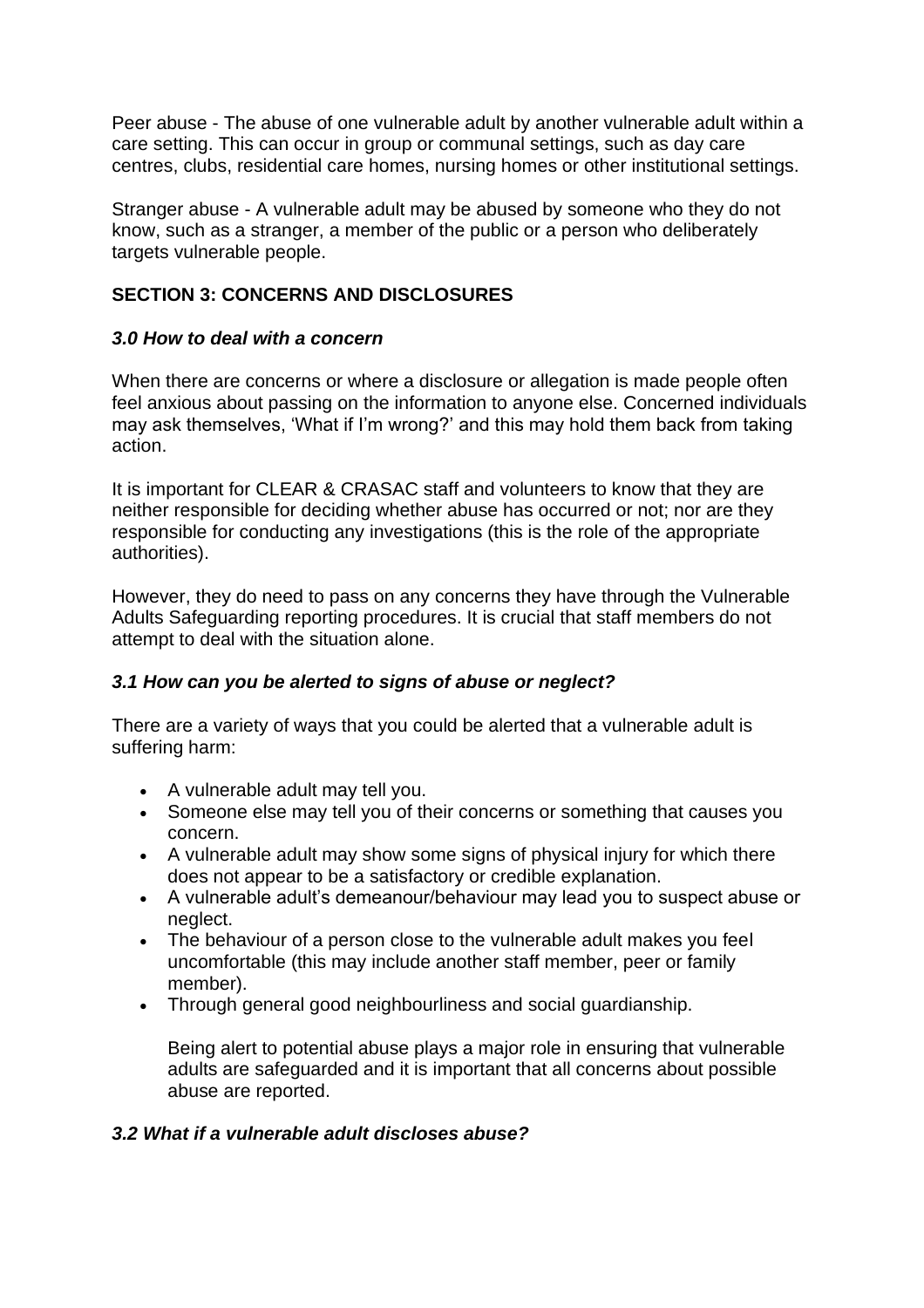In cases where a vulnerable adult discloses abuse to a staff member they should react appropriately, according to the following guidelines:

**Do** 

- Stay calm.
- Listen and hear.
- Express concern and sympathy about what has happened.
- Reassure the person tell the person that s/he did the right thing in telling you.
- Let the person know that the information will be taken seriously and give information about what will happen next.
- If urgent medical/police help is required, call the emergency services.
- Ensure the safety of the person.
- Record in writing using the Vulnerable Adults Safeguarding Report form, date and sign your report, and give it to your Safeguarding Officer at the earliest possible time.
- Act without delay.

# **Do not**

- Stop someone disclosing to you.
- Promise to keep secrets.
- Press the person for more details or make them repeat the story.
- Gossip about the disclosure or pass on the information to anyone who does not have a legitimate need to know.
- Contact the alleged abuser.
- Attempt to investigate yourself.
- Leave details of your concerns on a voicemail or by email.
- Delay.

# *3.3 Checking out*

There may need to be some initial 'checking out' with the vulnerable adult who has disclosed information to you in order to ensure his/her safety, for example, if a staff member notices a bruise on a vulnerable adult's arm, it would be appropriate to ask, 'I see you have a bruise on your arm. How did that happen?' However, be careful not to start investigating.

It is important that staff understand the clear distinction between 'checking out' and investigating.

Staff should not begin to investigate alleged or suspected abuse by asking questions that relate to the detail, or circumstances of the alleged abuse, beyond initial listening, expressing concern and checking out.

# *3.4 How to react and what to do*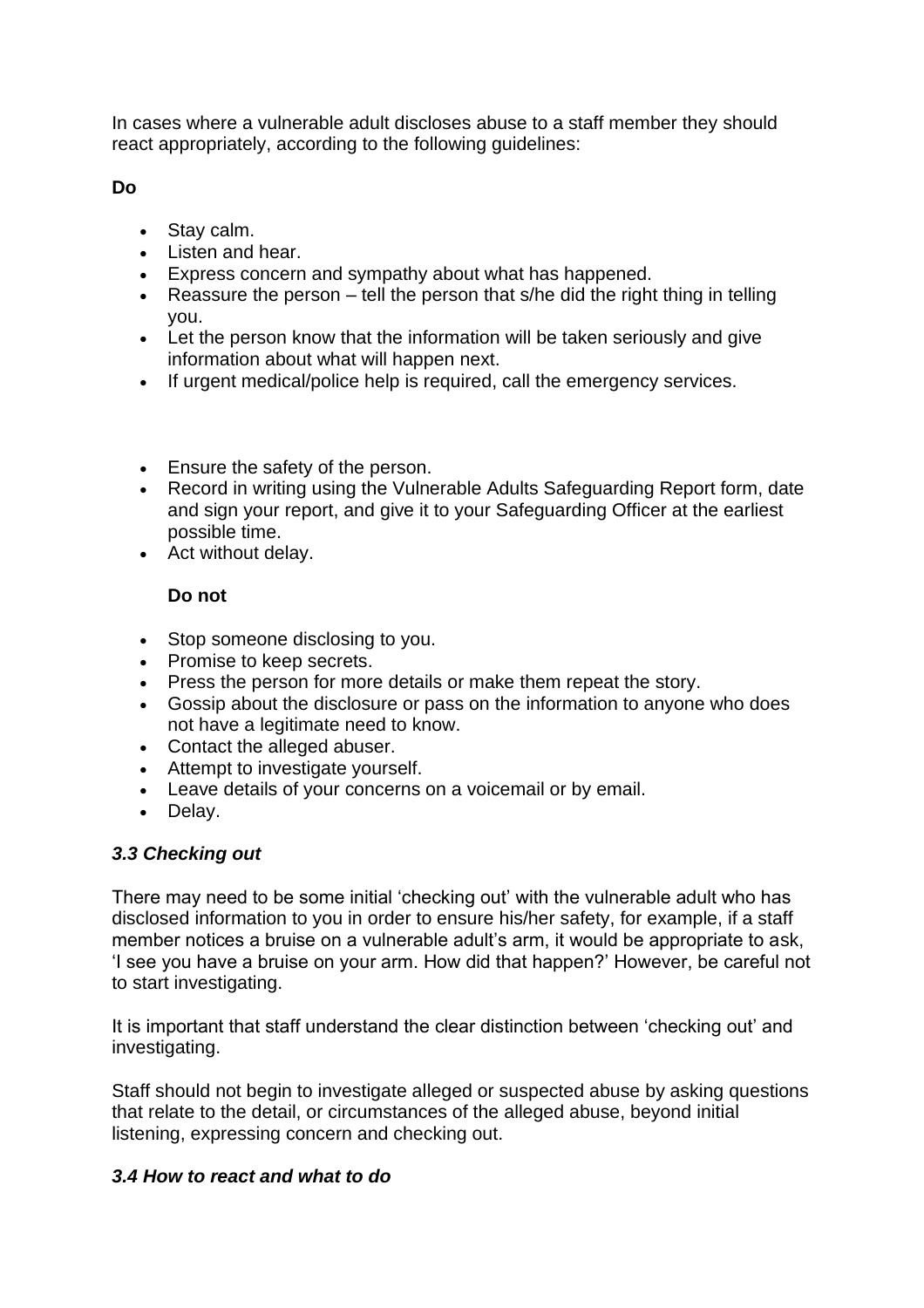There is not one simple set of rules to follow in responding to these situations, but in general:

It is important that staff and volunteers are aware that the first person who has concerns or encounters a case of alleged or suspected abuse is not responsible for deciding whether or not abuse has occurred, (this is the role of the appropriate authorities).

However, staff and volunteers do have a duty of care to report any suspicions they may have with regard to the abuse of a vulnerable adult to allow appropriate action to be taken.

## **SECTION 4: PROCEDURES FOR REPORTING AND RECORDING**

#### *4.0 Reporting and recording*

#### **Basic response procedure/action**

All concerns, disclosures, allegations and suspicions should be recorded on the Vulnerable Adults Safeguarding Report form (Appendix 2).

Where a staff member reports their concerns or a disclosure to a line manager, the line manager should advise them to report to the Safeguarding Officer immediately.

We recommend that 'if in doubt, report it'.

There may be emergency situations where it is appropriate to contact social services, Crisis Mental Health Team and seek medical attention immediately.

Whatever the circumstances of the concern, disclosure, allegation or suspicion, it is vital that the staff member and volunteer records the details and reports to the Safeguarding without delay.

Not every report results in a full investigation. Individual reports are accumulated to build a picture about a particular situation. It may be that a report by a CLEAR & CRASAC employee/volunteer may provide the necessary or decisive final piece of information.

#### *4.2 Response to a vulnerable adult making an allegation of abuse*

The following points are a guide to help you respond appropriately:

- Listen carefully to what the person is telling you.
- Find an appropriate early opportunity to explain that it is very likely that what they are telling you will need to be shared with others.
- Ask questions for clarification only never ask leading questions that suggest a particular answer.
- Reassure the person that they have done the right thing in telling you.
- Tell them what you will do next and with whom the information they have given you will be shared.